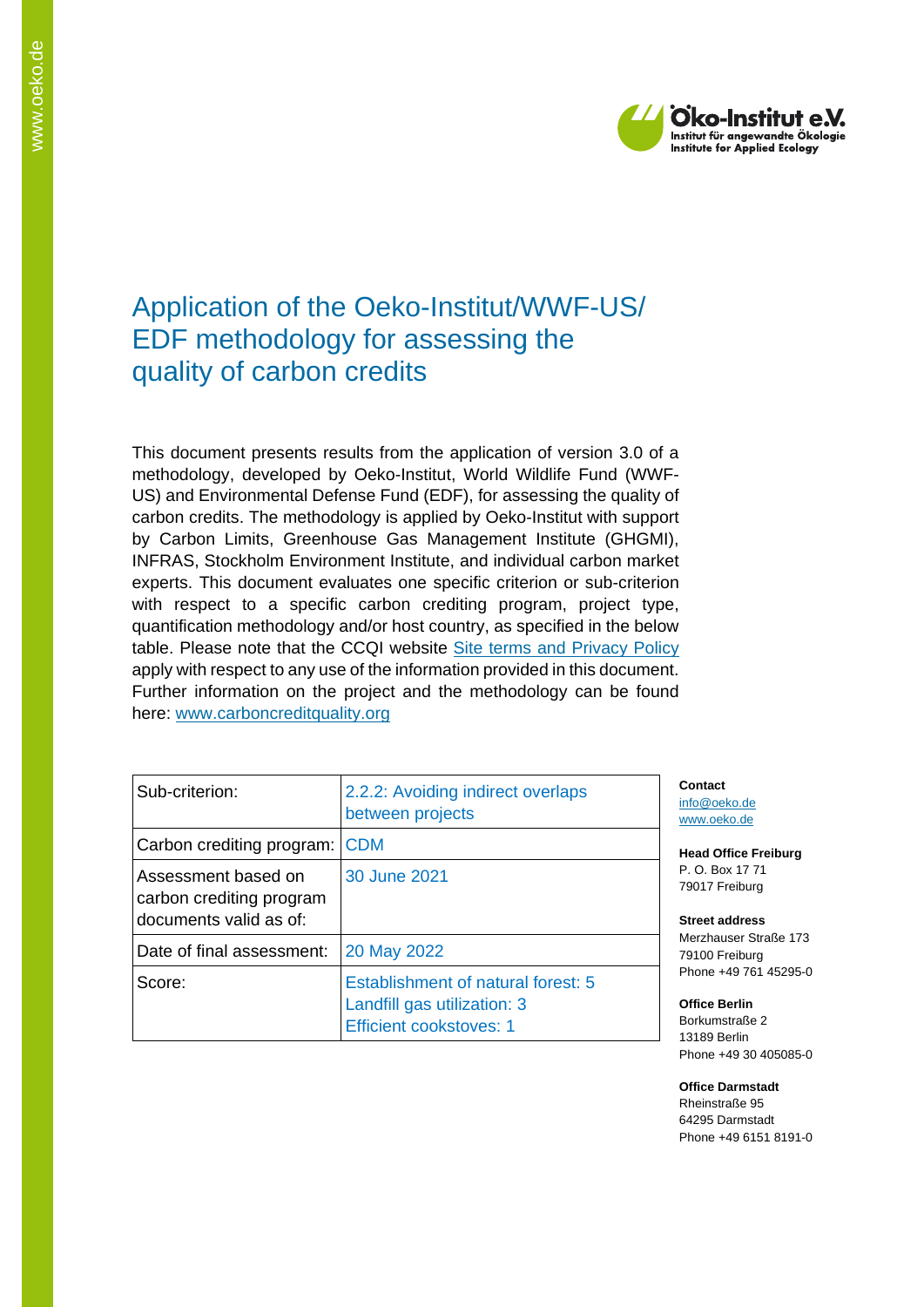# **Assessment**

## **Relevant scoring methodology provisions**

Double issuance can occur indirectly through overlapping claims by different entities involved in mitigation projects. Indirect overlaps between projects can only occur in cases where projects, in calculating their emission reductions or removals, include emissions sources that occur at other sites than where the project is implemented. This risk is only applicable to some project types. The following table provides examples of project types with or without a risk of indirect overlaps:

| Project types with potential<br>indirect overlaps between projects | Project types without potential<br>indirect overlaps between projects   |
|--------------------------------------------------------------------|-------------------------------------------------------------------------|
| Landfill gas utilization                                           | Landfill gas flaring                                                    |
| Renewable electricity generation<br>Biomass use                    | Avoidance of $N_2O$ from nitric or adipic acid<br>$\sim$<br>production  |
| Composting                                                         | Energy efficiency improvements in thermal<br>٠.<br>on-site applications |

For project types for which this risk is not relevant, the score is 5. For other project types, the scoring depends on the carbon crediting programs' procedures to address this risk. The scoring approach for carbon crediting program procedures to avoid indirect overlaps between projects is as follows:

| <b>Program requirements</b><br>The program only credits those types of projects for which overlaps between projects are<br>very unlikely to occur |  |
|---------------------------------------------------------------------------------------------------------------------------------------------------|--|
|                                                                                                                                                   |  |
| The program has robust provisions in place that effectively avoid overlaps between<br>projects registered within the same program                 |  |
| The program does not have robust provisions in place to avoid indirect overlaps between<br>projects                                               |  |

#### **Information sources considered**

1 Large-scale consolidated methodology: flaring or use of landfill gas, version 19.0, ACM0001, available at

<https://cdm.unfccc.int/methodologies/DB/JPYB4DYQUXQPZLBDVPHA87479EMY9M>

- 2 Small-scale methodology landfill methane recovery, version 10.0, AMS-III.G., available at <https://cdm.unfccc.int/methodologies/DB/0KHNES8D09H134V3TZDQ47C3LQL3H2>
- 3 Small-scale methodology methane recovery in wastewater treatment, version 19.0, AMS-III.H, available at <https://cdm.unfccc.int/methodologies/DB/K7FDTJ4FL3432I1UKRNKLDCUFAMBX7>
- 4 CDM Website Methodologies, available at<https://cdm.unfccc.int/methodologies/index.html>
- 5 Decision 17/CP.7 Modalities and procedures for a clean development mechanism, as defined in Article 12 of the Kyoto Protocol, available at<https://unfccc.int/documents/2518>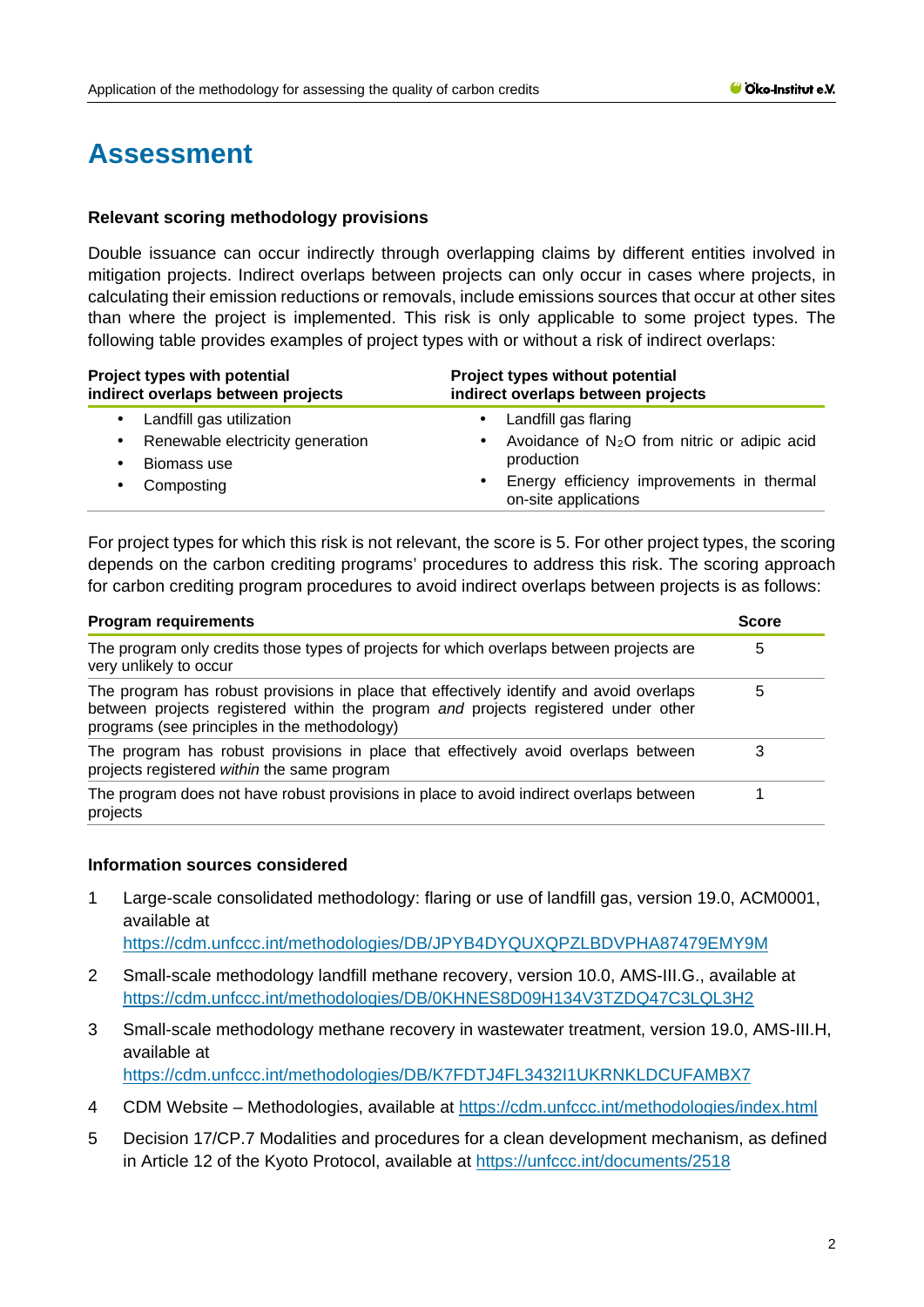### **Relevant carbon crediting program provisions**

- Provision 1 Source 1, section 2.2, paragraph 3: "The methodology is applicable under the following conditions […] c) Flare the LFG and/or use the captured LFG in any (combination) of the following ways: (i) Generating electricity; (ii) Generating heat in a boiler, air heater or kiln (brick firing only) or glass melting furnace; and/or (iii) Supplying the LFG to consumers through a natural gas distribution network; (iv) Supplying compressed/liquefied LFG to consumers using trucks; (v) Supplying the LFG to consumers through a dedicated pipeline."
- Provision 2 Source 2, section 2.2, paragraph 3: "Different options to utilise the recovered landfill gas as detailed in paragraph 4 of "AMS-III.H.: Methane recovery in wastewater treatment" (version 19.0) are eligible for use under this methodology. The relevant procedures in AMS-III.H. shall be followed in this regard".
- Provision 3 Source 3, section 2.2., paragraph 4: "The recovered biogas from the above measures may also be utilised for the following applications instead of combustion/flaring

(a) Thermal or mechanical, electrical energy generation directly;

(b) Thermal or mechanical, electrical energy generation after bottling of upgraded biogas, in this case additional guidance provided in the appendix shall be followed; or

(c) Thermal or mechanical, electrical energy generation after upgrading and distribution, in this case additional guidance provided in the appendix shall be followed:

(i) Upgrading and injection of biogas into a natural gas distribution grid with no significant transmission constraints;

(ii) Upgrading and transportation of biogas via a dedicated piped network to a group of end users; or

(iii) Upgrading and transportation of biogas (e.g. by trucks) to distribution points for end users;

- (d) Hydrogen production;
- (e) Use as fuel in transportation applications after upgrading".

#### **Assessment outcome**

Establishment of natural forest: 5

Landfill gas utilization: 3

Efficient cookstoves: 1

# **Justification of assessment**

Among the three project types assessed, efficient cookstoves and landfill gas utilization projects include emissions sources in the calculation of emission reductions that occur at other sites than where the project is implemented. This implies a risk of indirect overlaps with other projects.